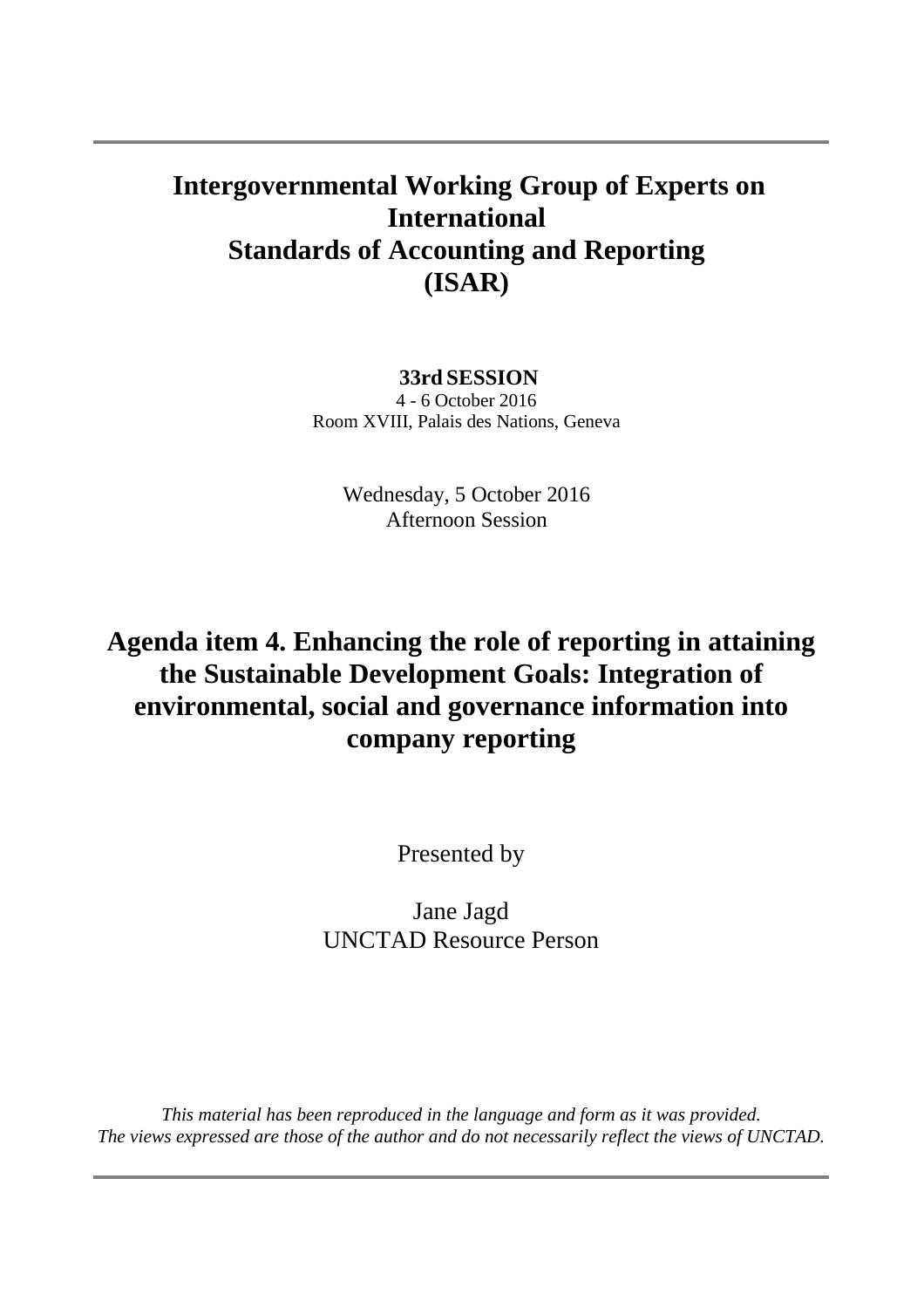**Dr. Jane Thostrup Jagd, Lead Researcher and Consultant at ESG Insight**

**Performed the analysis of the 100 largest listed corporates' ESG reporting habits, which is the base for the Issue Note**

**ESG** Insight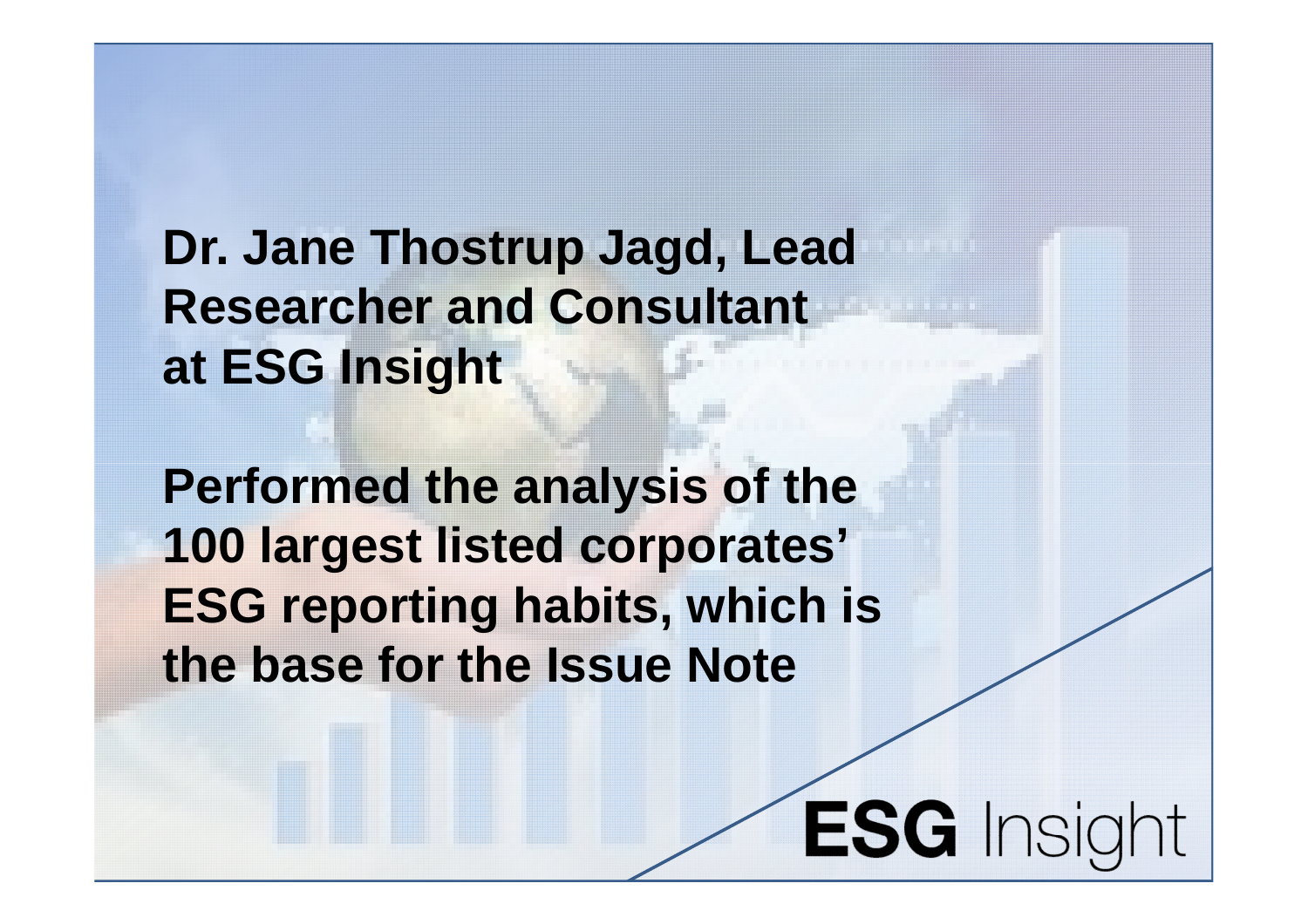# Results

The analysis showed that of the 100 largest listed corporates in the world:

- 99 out of 100 perform some sort of ESG reporting => it is mainstream!!!
- 85 produce stand-alone ESG reports whereof 9 also produce some form of integrated report
- The avg. length of the report is 102+ pages with 0,48 indicators per page. Though there is large differences geographically and sector-wise
- 5 use financial data boundaries the rest use operational or home-made boundaries. 42 do not define their data boundaries
- 40 inform of their data definitions 12 do it partly 48 do not define their data. 80% of those who do not define their data boundaries, do not either define their data
- 57 are reviewed though all only on limited level (a few get reasonable level on GHG)

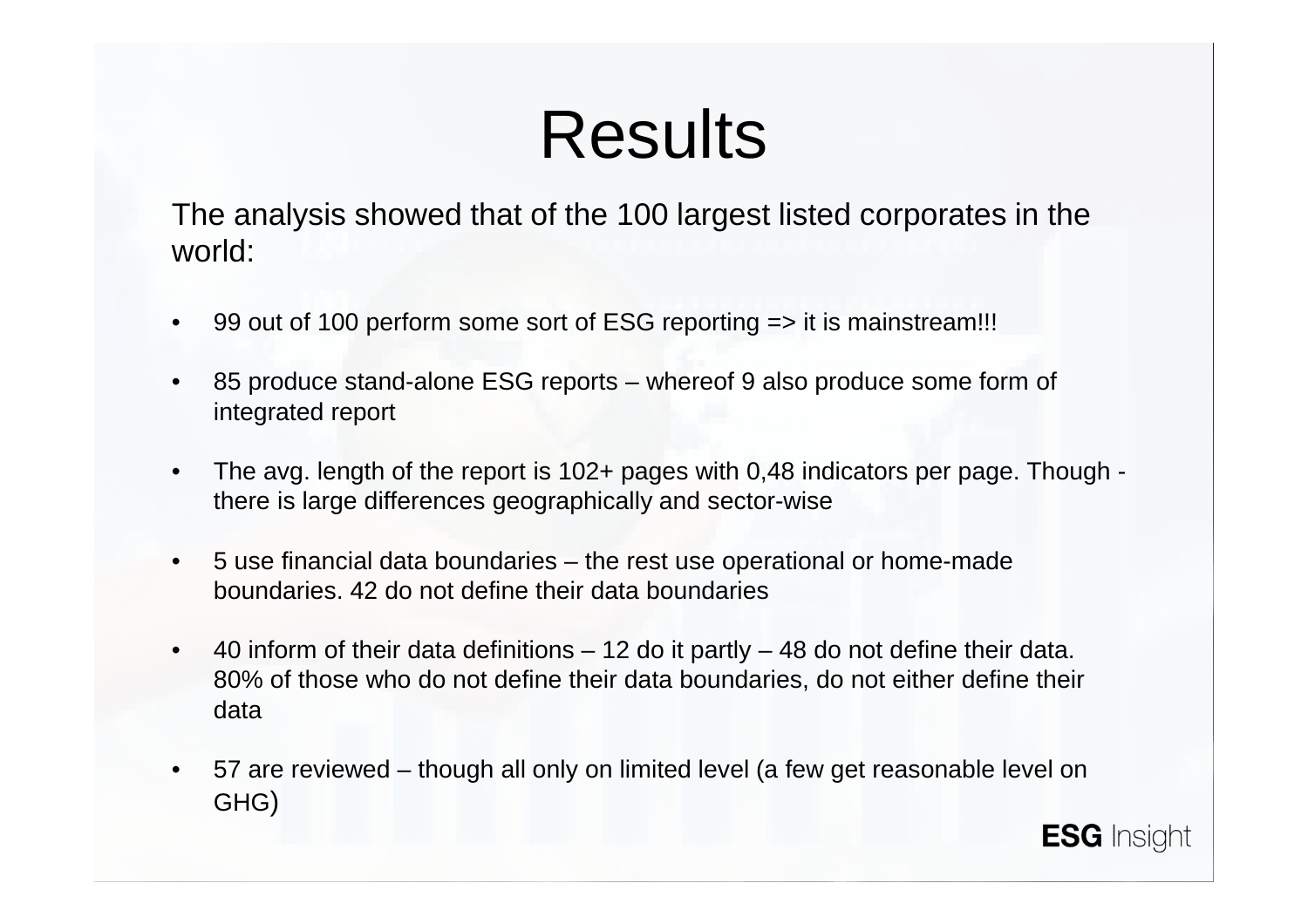## Are Universal Indicators Possible?

The simple answer is : YES

• Of course there are differences between geography and sectors – but in reality it can be proven that a range of indicators are used universally more frequently than not, regardless of geography and sector; e.g. CO<sub>2</sub>, Water, Waste, No of employees, Women in management, etc.

But will universal indicators prohibit the corporates from doing materiality assessments and thus report on their specific risks? No

• The Universal Indicators are suggestions for minimum indicators that could ensure comparability across corporates and thus make the ESG data useful

Useful comparable ESG data can enhance valid measurements of the SDGs**ESG** Insight